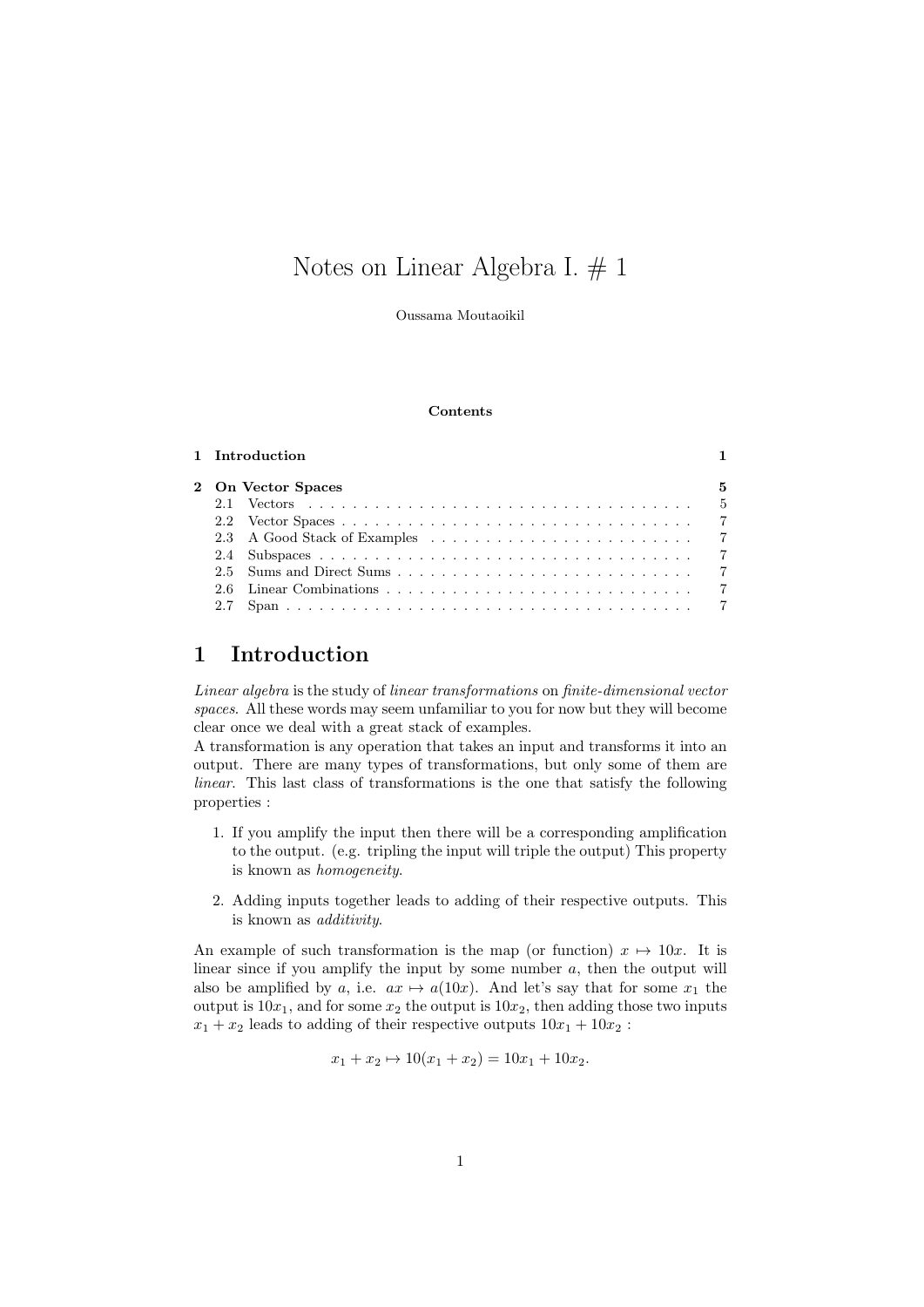| Input $x$        | Transformation    | Output $10x$       |
|------------------|-------------------|--------------------|
|                  |                   | 20                 |
|                  | $\longrightarrow$ | 40                 |
| $2+4=6$          | $\longrightarrow$ | $60 = 20 + 40$     |
| $5 \cdot 2 = 10$ |                   | $100 = 5 \cdot 20$ |

In general, any map of the form  $x \mapsto cx$ , where c is some constant, is a linear transformation as you can check.

A non-example of a linear transformation is the map  $x \mapsto x^2$ , doubling the input quadruples the output since  $2x \mapsto (2x^2) = 4x^2$ . Also if one adds two inputs together, their outputs do not add, example: an input of 2 has a 4 output, and an input of 3 has a 9 output. If it was linear one would expect that the input  $2 + 3 = 5$  has a  $4 + 9 = 13$  output, yet if we input 5 we get  $5^2 = 25!$ 

| Input $x$       | Transformation    | Output $x^2$             |
|-----------------|-------------------|--------------------------|
|                 | $\longrightarrow$ |                          |
|                 |                   |                          |
| $2+3=5$         |                   | $25 \neq 13 = 4 + 9$     |
| $2 \cdot 3 = 6$ |                   | $36 \neq 18 = 2 \cdot 9$ |

If we now graph each map in an xy-coordinate system we can see that our first map represents a line, whereas the second is highly non-linear :



Figure 1: Comparison between the graph of  $x \mapsto 10x$  and of  $x \mapsto x^2$ .

Now we may ask: "If the graph of a certain transformation is a line, does it mean that it is linear?" Well we know that the equation of a line is  $y = ax + b$ , i.e. the map  $x \mapsto ax + b$ , where a, b are constants in **R**. For it to be a linear transformation, a doubling in the input should produce a doubling of the output, so we double the input x to get  $2x$ . If we apply the transformation we get  $2ax+b$ . However, if we double the output y we get  $2(ax+b) = 2ax+2b$ , those are equal if and only if :

$$
2ax + b = 2ax + 2b \iff b = 2b \iff b = 0.
$$

What this tells us is that the line must have as an equation  $y = ax$ , hence it must pass through the origin since the coordinates of the point  $(0, 0)$  satisfies that equation. So if the graph of a certain transformation is a line doesn't necessarily mean that it is linear, it needs also to pass through the origin!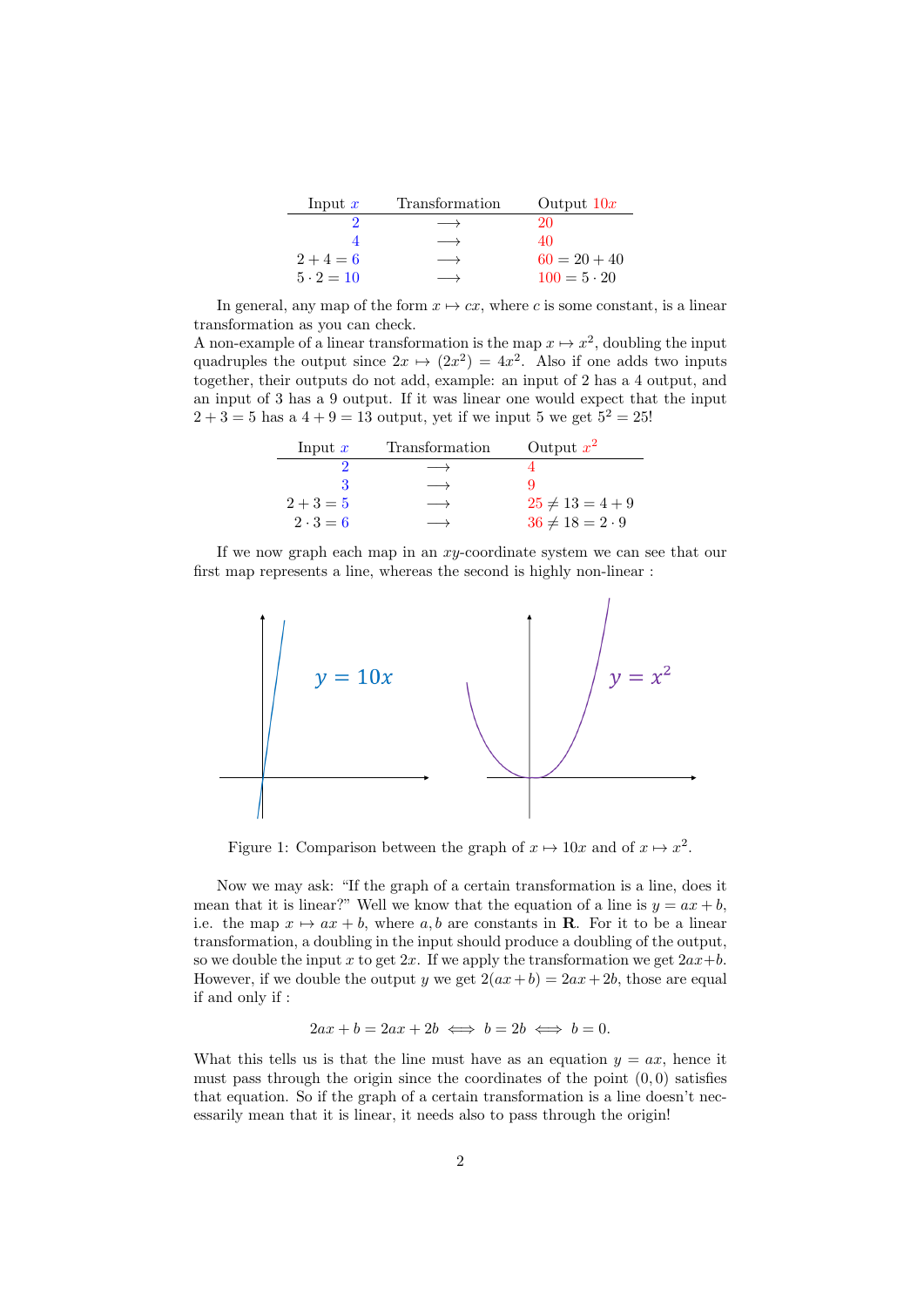A lot of mathematical structures exhibit linear properties. Let's recall for instance what we learnt in Calculus. Say  $f, g, h$  are some differentiable functions on a nonempty interval  $I \subseteq \mathbf{R}$ , and that  $f(x) = g(x) + h(x)$  for all  $x \in I$  (in other words the function  $f$  can be expressed as a sum of two other functions), then :

$$
\frac{d}{dx}f(x) = f'(x) = \frac{d}{dx}[g(x) + h(x)] = g'(x) + h'(x).
$$

We wish to write this fact using a more compact notation. To do so we consider the *differential operator*  $\tilde{D}_x$ , which is a transformation from a function space  $\mathcal{F}_1$  to another function space  $\mathcal{F}_2$ . It takes as an input a function and outputs its derivative. (A function space is just a set of functions.) So instead of writing  $f'(x)$  or  $\frac{d}{dx}$  we can simply write  $\tilde{D}_x[f]$ . Hence we can write the previous identity as :

$$
\tilde{D}_x[f] = \tilde{D}_x[g+h] = \tilde{D}_x[g] + \tilde{D}_x[h].
$$

Now let c be a constant in **R**. We define the function cf as  $(cf)(x) = cf(x)$ . Then its derivative is :

$$
\frac{\mathrm{d}}{\mathrm{d}x}(cf)(x) = \frac{\mathrm{d}}{\mathrm{d}x}cf(x) = c\frac{\mathrm{d}}{\mathrm{d}x}f(x) = cf'(x).
$$

Which we can write using the differential operator :

$$
\tilde{D}_x[cf] = c\tilde{D}_x[f].
$$

In other examples the transformation acted on a number and outputed a number. Now the differential operator acts on functions and outputs function. Yet it also shows signs of linearity, so for example a doubling in the input causes a doubling in the output. And adding inputs together leads to adding of their respective outputs. Note also that the "zero function"  $0(x): x \mapsto 0$  can be part of the function space where the operator can act, since it is differentiable.

Indeed, even the point of differential calculus is to approximate non-linear functions using linear functions (e.g. approximating a curve using a tangent line), so it is of no suprise to see these rules built into the core of Calculus. It will also be unsuprising to find that linear algebra can help us in solving differential equations.

Now what if we think of a transformation that acts on vectors? (Informally, a vector is a quantity that can be represented using a magnitude and a direction, although this is sort of unrigorous and is mainly true for some physical vectors – and is false for some other kinds. They are in most cases denoted using a bold font like N, or with an arrow in the top  $\vec{N}$  to distinguish them from scalars) Hooke's law is a principle that states that the force  $\vec{F}$  needed to extend or compress a spring by some distance  $\vec{X}$  is proportional to that distance. In other words, there is a constant k such that  $\vec{F} = k\vec{X}$ , which can be rewritten as  $\vec{X} = \vec{F} / k$ . Note that  $\vec{F}$  and  $\vec{X}$  are vector quantities. In our example we let  $k = 5 \,\mathrm{N \cdot m^{-1}}$ . So if you extend a spring (see Figure 2 to visualize more the direction of the force) using a downward force of 5 N, then the displacement  $\overline{F}$  would be 25 m downward. And if you compress the sptring by an upward force of 2 N, then the resultant displacement would be 10 m. Adding the inputs 5 N downward plus 2 N upward (which is 3 N downward) produces as an output 25 m downward plus 10 m upward (which is 15 m downward). As you can check, it satisfies linearity.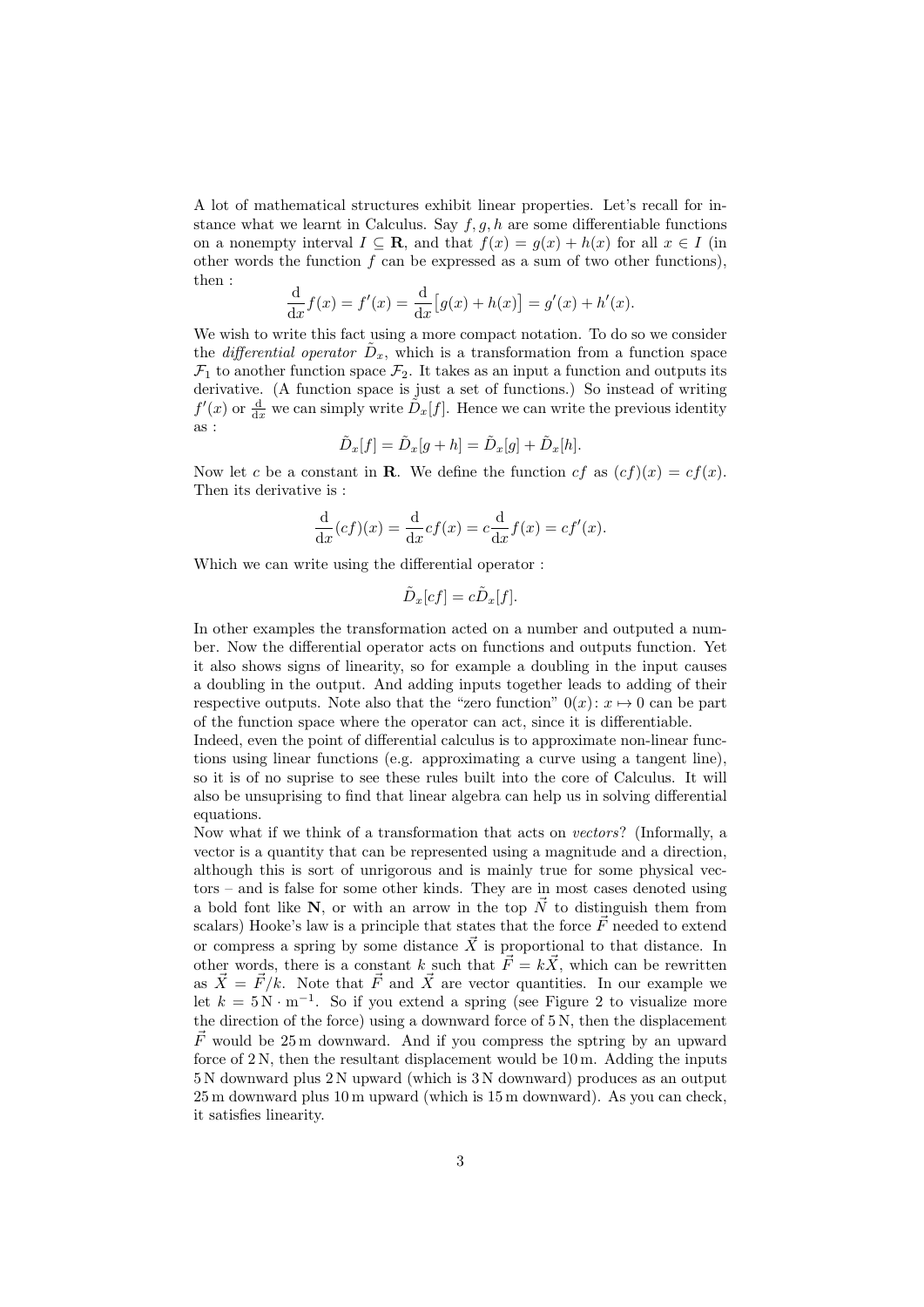

Figure 2: Hooke's law  $\vec{F} = k\vec{X}$  in action.

If you apply a very large force which exceeds the limit (since some permanent deformation or change of state once the spring is stretched or compressed to a certain point) then Hooke's no longer holds. However Hooke's law does hold for small forces and deformations, so it is a good approximation for most solid bodies.



Figure 3: Applied force  $\vec{F}$  vs. elongation  $\vec{X}$  according to Hooke's law (red line) and what the actual plot might look like (dashed line).

This is a good example since it shows that in real life things can be nonlinear, however we can make good linear approximations to them which is useful.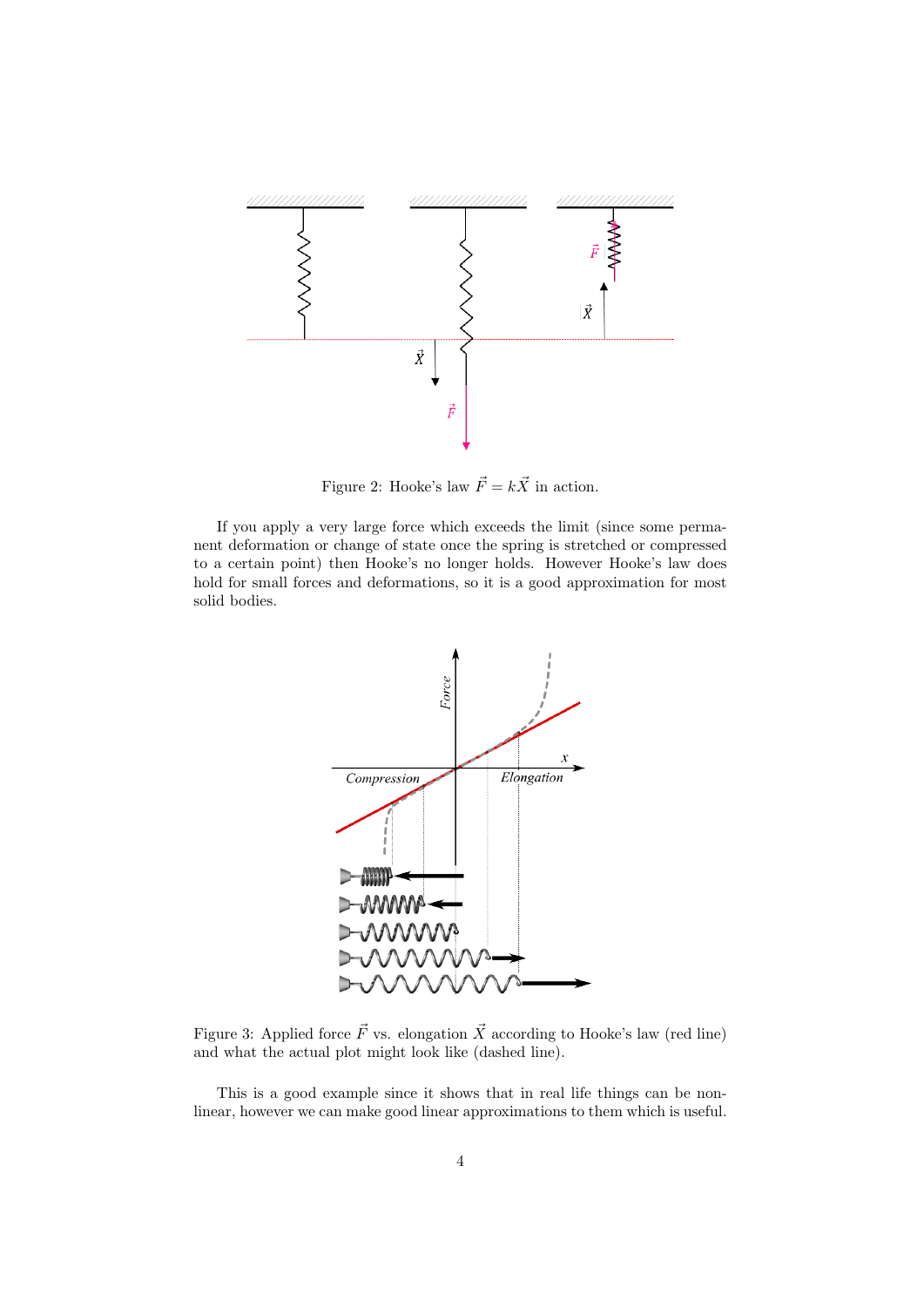We will also deal with matrices, those are mathematical objects like :

$$
\begin{pmatrix} 1 & 0 & -1 \ 93 & \pi^e & 20 \ 7 & 9 & 9 \end{pmatrix}, \qquad \begin{bmatrix} 1 & 2 & 3 & 4 \ 5 & 6 & 7 & 8 \end{bmatrix}
$$

which are also related to linear transformations. This relation as well as a rigorous definition of a matrix will be given later.

To summarize, linear algebra deals with the algebra of linear transformations on finite-dimensional vector spaces. The algebra that you may have learned deals with equating scalars by solving equations, simplifying expressions . . . and performing operations on them, the same thing can be said about linear algebra where we'll extend the range of operations to a new family made of : direct sums, span, dimension, transpose, determinant, trace, eigenvalue, eigenvector, and characteristic polynomial. Those will be used to manipulate not only scalars, but also vectors, vector spaces, subspaces, inner spaces, . . .

# 2 On Vector Spaces

### 2.1 Vectors

We've discussed in the introduction scalars which are quantities that can be described using only a single number. Examples of scalars are temperature, mass, volume, area, charge, density, interest, populations number, work, energy,  $\dots$  We'll deal with many sets of scalars amongst them are **R** and **C**. Now some of you may not be familiar with the set  $C$  (which stands for complex numbers), so we'll introduce it now.

After the formula for the quadratic equation  $ax^2 + bx + c = 0$  was discovered, which is : √

$$
x = \frac{-b \pm \sqrt{b^2 - 4ac}}{2a}, \qquad a \neq 0
$$

mathematicians began to search for a similar formula for the cubic equation  $ax^{3} + bx^{2} + cx + d = 0$ . We can show, using a tricky substitution, that this equation is equivalent to :

$$
x^3 = 3px + 2q.
$$

Cardano showed that this equation could be solved by the formula :

$$
x = \sqrt[3]{q + \sqrt{q^2 - p^3}} + \sqrt[3]{q - \sqrt{q^2 - p^3}}.
$$

Let's apply this formula to the cubic equation  $x^3 = 15x + 4$ . But first let's remind ourselves that the solution to that polynomial equation represents the intersection of the curve  $y = x^3$  and the line  $y = 15x + 4$ . We give a graph of it in Figure 4.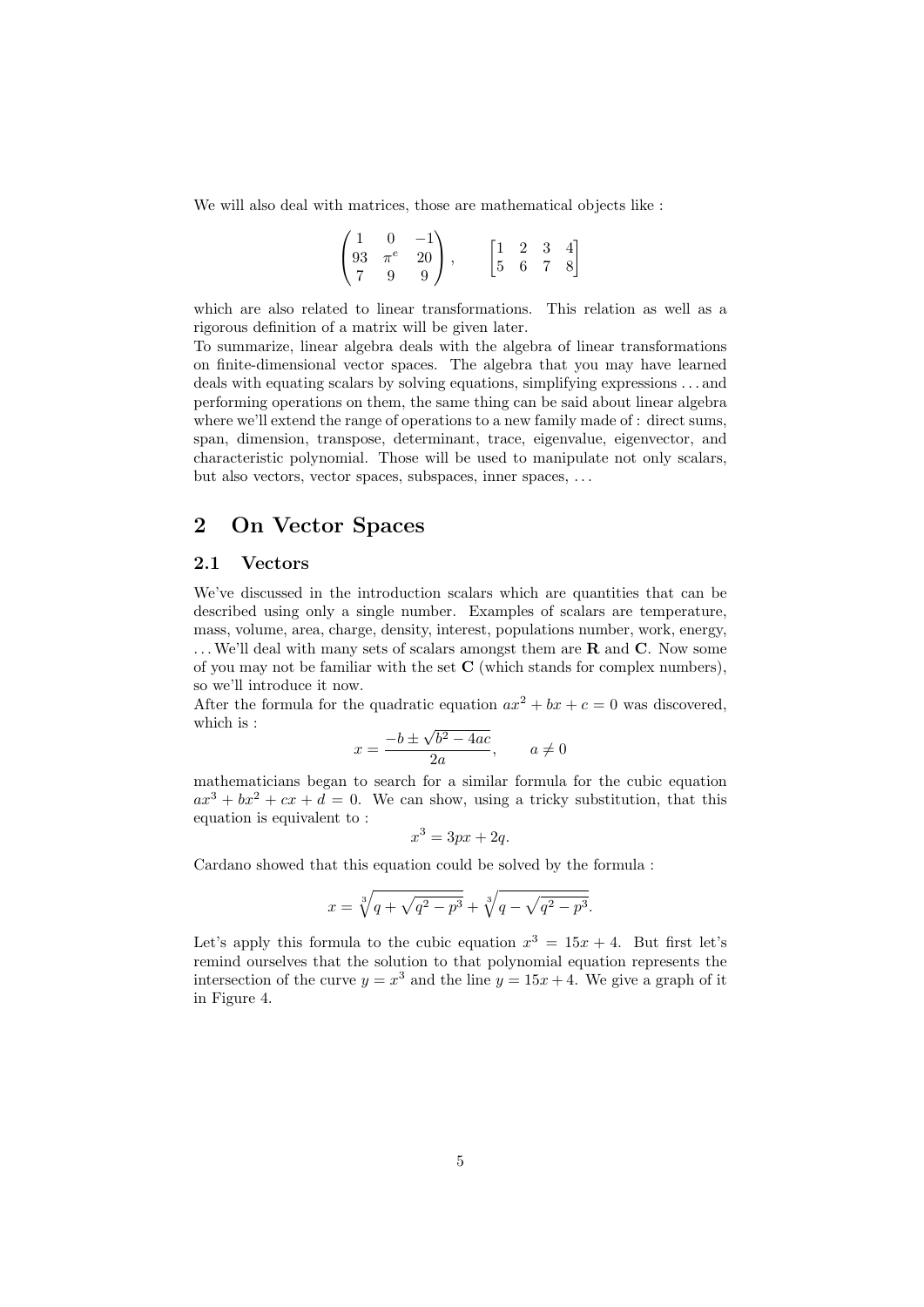

Figure 4: Plot of  $y = 15x + 4$  and of  $y = x^3$ .

We see that the line and the curve do meet on 3 occasions, so there are 3 solutions to our equation. To determine it we'll use Cardano's formula, we get :

$$
x = \sqrt[3]{2 + \sqrt{-11}} + \sqrt[3]{2 - \sqrt{-11}}.
$$

But  $\sqrt{-11}$  doesn't make sense. Yet from the graph we know that there are 3 solutions! This "paradox" was the source of Bombelli's "wild thought". He defined a new class of numbers where the square root of a negative number would make sense. Those are the numbers which form an ordered pair  $(a, b)$ , where  $a, b \in \mathbf{R}$ , but you can write this as  $a + bi$ . Those ordered pairs have a particular arithmetic, addition is defined as :

$$
(a + bi) + (c + di) = (a + c) + (b + d)i,
$$

and multiplication is defined by

$$
(a+bi)(c+di) = (ac-bd) + (ad+bc)i;
$$

where  $a, b, c, d \in \mathbb{R}$  Using this definition you can check that  $(0 + 1i)(0 + 1i) =$  $i^2 = -1$ , from which we can say that  $i = \sqrt{-1}$ . You may also note that **R** is in some sort a subset of **C** if you consider  $a + 0i$ , so we have the hierarchy :

$$
\mathbf{N} \subset \mathbf{Z} \subset \mathbf{Q} \subset \mathbf{R} \subset \mathbf{C}.
$$

Anyway using these new numbers we can derive all the real solutions to the equation we encountered, and this is one of their useful applications. They also have applications in multiple areas in physics. These numbers are called complex numbers, they share the same properties as those of real numbers :

#### Commutativity

 $z + w = w + z$  and  $zw = wz$  for all  $z, w \in \mathbb{C}$ .

Associativity

 $(z + v) + w = z + (v + w)$  and  $(zv)w = z(vw)$  for all  $z, v, w \in \mathbb{C}$ .

Existence of Identities

 $z + 0 = z$  and  $z \cdot 1 = z$  for all  $z \in \mathbb{C}$ .